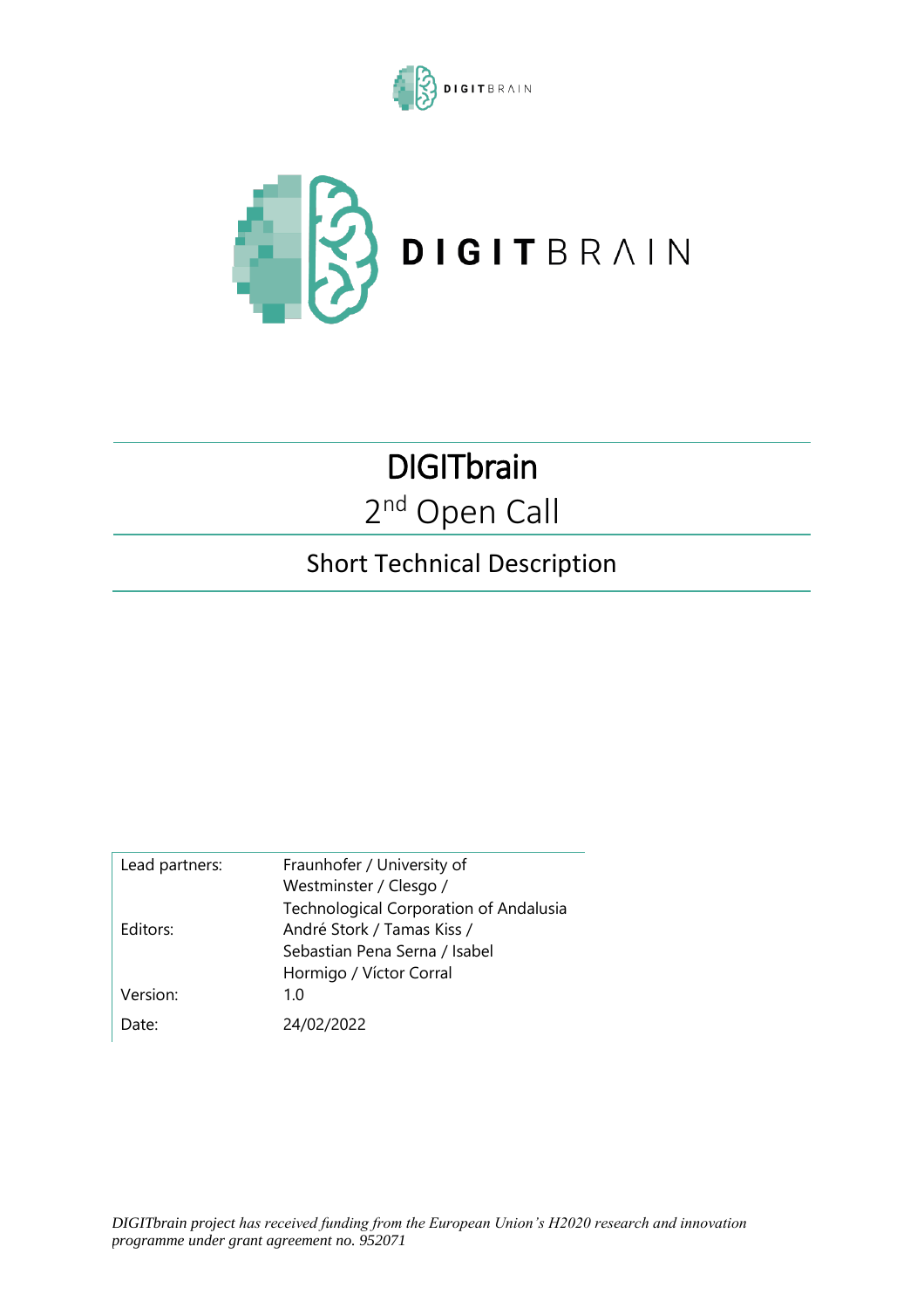

# Table of Contents

| 1. | <b>Exec Summary</b> |                                                                          |                |
|----|---------------------|--------------------------------------------------------------------------|----------------|
| 2. |                     | Introduction: vision, concepts, and terminology                          | 2              |
|    | 2.1.                | The DIGITbrain Vision                                                    | 2              |
|    | 2.2.                | Concepts and terminology                                                 | $\overline{2}$ |
| 3. |                     | The DIGIT brain Solution for experiments of the 2nd Open Call            | 7              |
|    | 3.1.                | Authoring Tools and Authoring by Expert Users                            | 8              |
|    | 3.2.                | Asset Providers, Assets and Publishing                                   | 9              |
|    | 3.3.                | DMA Composing and Publishing                                             | 10             |
|    | 3.4.                | Deployment and Execution                                                 | 10             |
|    | 3.5.                | <b>Monitoring and Massaging</b>                                          | 11             |
|    | 3.6.                | Memorising Events in the Digital Product Brain                           | 11             |
|    | 3.7.                | Events, Activities, Actions and the role of DPB / IP Analyst             | 12             |
| 4. |                     | Final Db Solution and expected benefits for stakeholder                  | 12             |
| 5. |                     | What technical developments do technical experiment partners have to do? | 18             |
|    |                     |                                                                          |                |

| Table of Figures                                                    |  |
|---------------------------------------------------------------------|--|
|                                                                     |  |
| Figure 1: High-level architecture of the initial DIGIThrain Testhed |  |

[Figure 1: High-level architecture of the initial DIGITbrain Testbed...........................................5](#page-5-0) Figure 2: High-level design of the Db Solution [..........................................................................7](#page-7-1)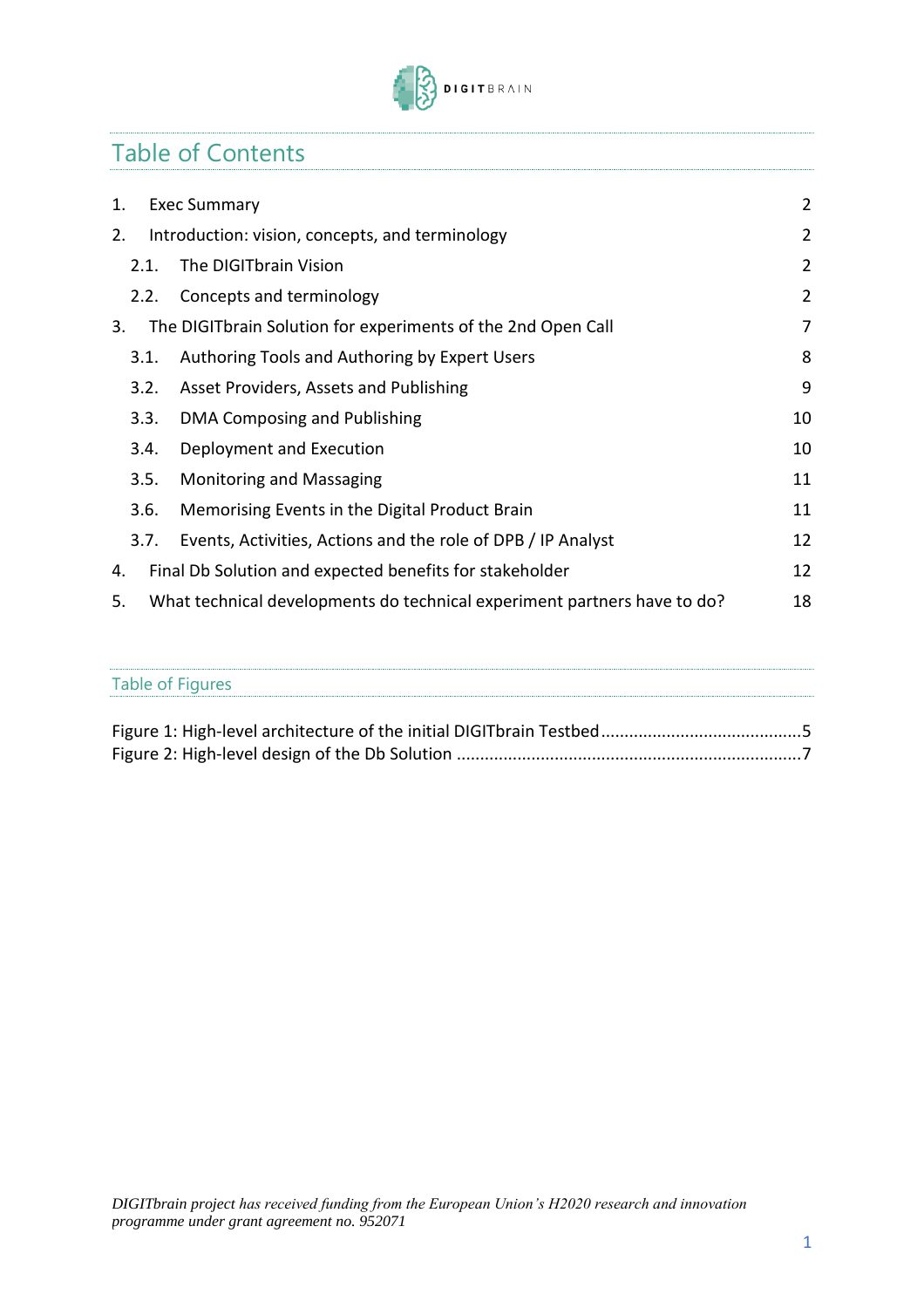

# <span id="page-2-0"></span>1. Exec Summary

This document is part of the information package prepared for participants to the 2<sup>nd</sup> Open Call of the DIGITbrain project. It is intended to give an overview and insight to technical staff of the consortium proposing an application experiment to DIGITbrain.

It is important to note that the DIGITbrain Solution is being developed while experiments are run, i.e. different version of the DIGITbrain Solution will be available at different stages of the project. Thus, this document is structured into three main parts:

- 1. An introduction to DIGITbrain, its vision and important concepts and terminology.
- 2. A description of the current version of the DIGITbrain Solution which the experiments selected in the 2<sup>nd</sup> Open Call shall *integrate* with – we put integrate in italics here, because DIGITbrain as a platform strives for a minimum of integration effort, thus, experiments are rather publishing their tools then integrating them. In the publishing process the tools are described with Metadata and an automated deployment and execution mechanism is provided to minimize the integration and interaction effort with the underlying infrastructure – technical experiment partners hardly/not need to implement "against" a specific API.
- 3. An Outlook to the envisaged benefits for different experiment participants of the final DIGITbrain Solution.

### <span id="page-2-2"></span><span id="page-2-1"></span>2. Introduction: vision, concepts, and terminology

#### 2.1. The DIGITbrain Vision

Enabling customised Industrial Products and facilitating cost-effective distributed and localised production for manufacturing SMEs, by means of leveraging edge-, cloud- and HPCbased modelling, simulation, optimisation, analytics, and machine learning tools and by means of expanding the concept of Digital Twin with a memorising capacity towards:

- a) recording the provenance and boosting the cognition of the Industrial Product over its full lifecycle, and
- b) empowering the network of DIHs to implement the smart business model "Manufacturing as a Service" (hereafter MaaS).

#### <span id="page-2-3"></span>2.2. Concepts and terminology

Given the above vision, some key concepts and respective terminology are of paramount importance for experiments within DIGITbrain:

- Industrial Products,
- Digital Twins and,
- Product Life Cycle (hereafter PLC)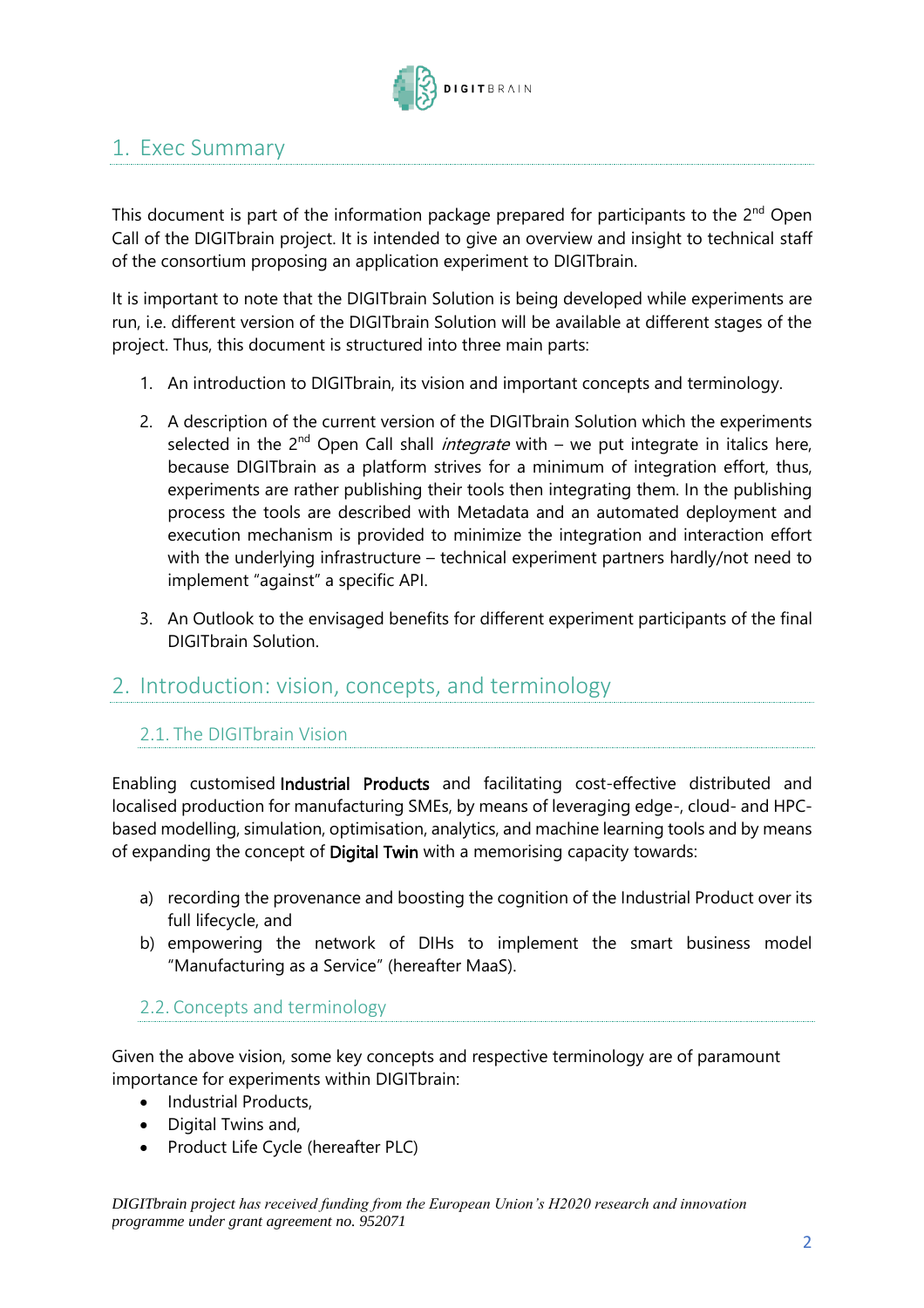

Application experiments shall help manufacturing SMEs that produce or use Industrial Products, i.e. products that support the production of other products – consumer products are not in the scope of DIGITbrain experiments. Industrial Products are considered being mechatronic systems that can communicate over the Internet and can send and receive data by their own means or by means of attached networked devices (e.g. IIoT devices); such networked mechatronic systems are also referred to as Cyber-Physical Production Systems (hereafter CPPS). CPPS contain sensing, actuating, and controlling capabilities.

Application experiments shall do so by developing, using, exploiting Digital Twins. In DIGITbrain Digital Twins are conceived being formal digital representations of some asset, process or system that captures attributes and behaviours of that entity, and suitable for communication, storage, interpretation or processing within a certain context. The Digital Twin information includes, but is not limited to, combinations of the following categories:

- Physics-based model and data,
- Analytical models and data,
- Time-series data and historians,
- Transactional data, master data, visual data and
- Computations performed by executing implementations of algorithms which evaluate models.

According to our interpretation, one Digital Twin of an instance of an Industrial Product comprises all purposes described by the attribute and behaviour information. Different views on a Digital Twins identify individual purposes. One purpose is represented by a tuple referencing **Data, Model and Algorithm**. Each Industrial Product Instance relates to just one valid Digital Twin for any point in time. However, there can be many invalid Digital Twins at the currently considered point in time. Digital Twins are represented in a semantic network by the **Digital Product Brain**.

The DIGITbrain project aims to extend the traditional Digital Twin concept towards the Digital Product Brain (hereafter DPB): it is a coordinating entity that quides the behaviour and performance of the industrial product by coalescing its physical and digital dimensions and by memorising the occurred (physical and digital) events over a significant part of its lifecycle. The DPB is intended to be created as early as possible during the lifecycle of the industrial product (ideally during the conceptual design phase) and to accompany the downstream lifecycle phases. From the point of creation onwards, the DPB starts memorising events and its Assets (Data, Models, Algorithms, Resources) start evolving.

**Data or Data resources** are considered a main element in Digital Twins (see also definition of DTs above). Data Assets are characterised by the following aspects:

- type of content, e.g. engineering, material, production, distributions, sensor, customer, environmental impact data
- type of appearance, e.g. files, streams, databases
- format and structure of the data source

Data in the context of DIGITbrain are actual data sources acting as inputs for Models and Algorithms.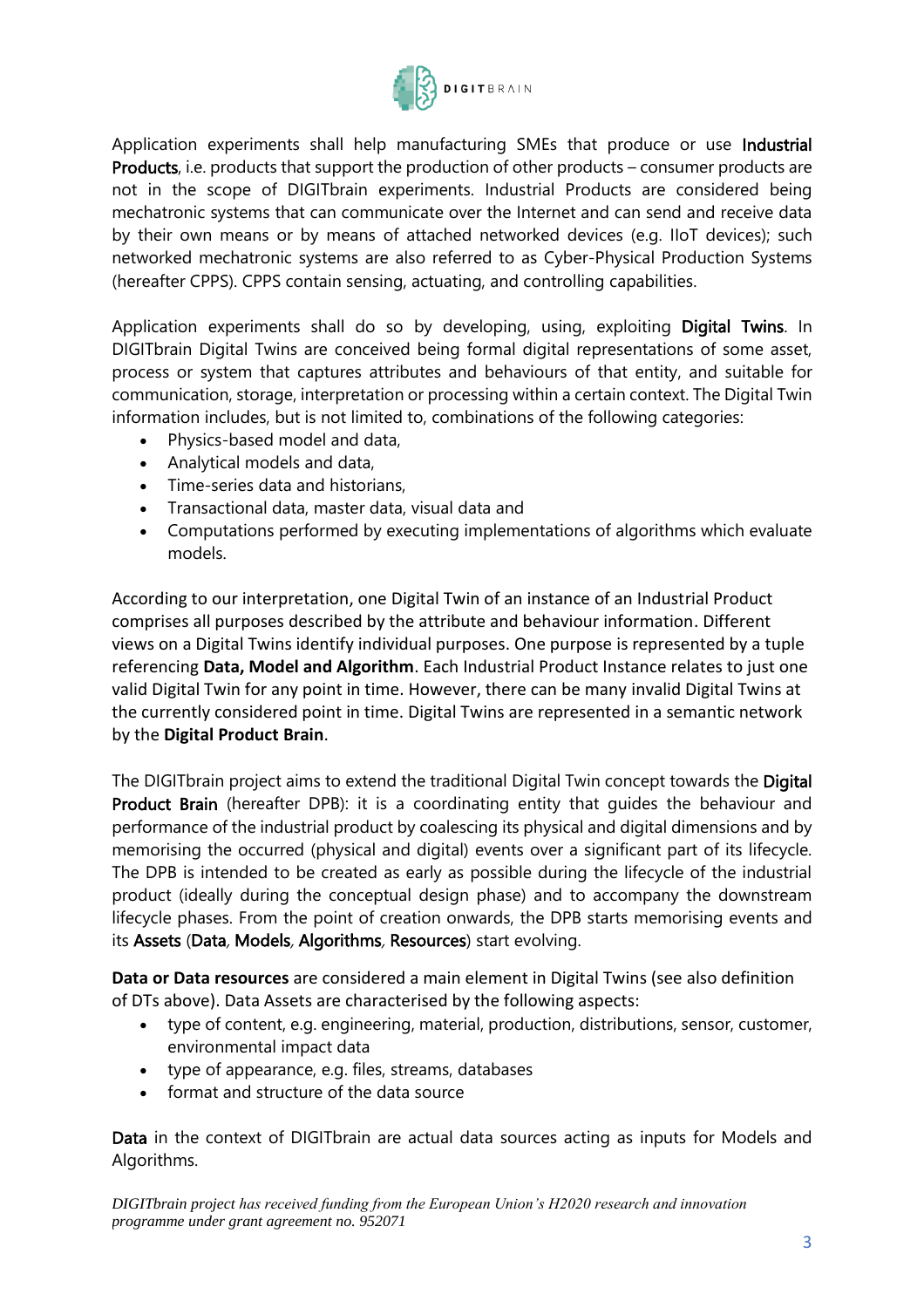

A **Model** is considered to be a description of a certain behaviour of/for an Industrial Product according to the given characteristics and operation conditions. Evaluating a Model serves one or more purposes, e.g. detect critical deformations implied by forces. A Model can be shared across Industrial Product Instances, as long as they share the same configuration and characteristics. The creation of a model requires domain knowledge related to the Industrial Product. The creation of a model could be accomplished by either:

- 1. manually editing a description (editing a file / interacting with a GUI) resulting for instance – in a YAML/XML/proprietary file; or
- 2. processing / analysing data / simulation results to generate / derive / deduct a behaviour description, e.g. AI-trained model, reduced-ordered model, design-of-experiment model.

Model Assets are characterised by the following aspects:

• type, e.g. material, functional and behavioural, semantic and/or analytical models form, e.g. files, containing for instance SysML, Ansys input decks, etc.

Models shall be created as independent as possible from Microservices so that different Microservices may be used to evaluate a Model of the same type – for an experiment, it is sufficient to provide one Microservices that evaluates the respective Model.

An **Algorithm** consists of one or more Microservices. Microservices may evaluate Models, map data from data sources, e.g. sensors, into Models, etc. The Microservices that constitute the Algorithm, can be deployed into different compute resources (e.g. edge, cloud, HPC) for execution. Compute resources are chosen depending on the resource needs of the Algorithm's Microservices either being Cloud resources provided via EGI or accessible local ones residing in the production sites of the respective manufacturing SME.

A **Microservice** "encapsulates" an executable procedure in a containerised form, e.g. in a Docker container. DIGITbrain offers automatic deployment which requires Microservices to be containerized and provided as Docker containers. Experiment partners may need to containerize their Microservices. In some cases, modularization of existing software may be required to facilitate the execution of some functionality on a remote compute resource (Cloud) and some other modules locally.

Microservices may deal with some of the following types of functionalities, e.g.:

- Evaluate a Model (with the associated Data)
- Connect to a Data resource
- Filter and aggregate Data
- Communicate with other services

Since Model evaluation is key in the context of Digital Twins, below we further elaborate on examples for kinds of Microservices that evaluate different types of Models, e.g.:

- Microservices for solving partial differential equations (PDEs) and / or differential algebraic equations (DAEs) and / or for discrete event simulation (DES)
- Machine Learning Microservices and Scientific Machine Learning Microservices, e.g. generating/evaluating reduced-order models (ROMs)
- Life-cycle assessment Microservices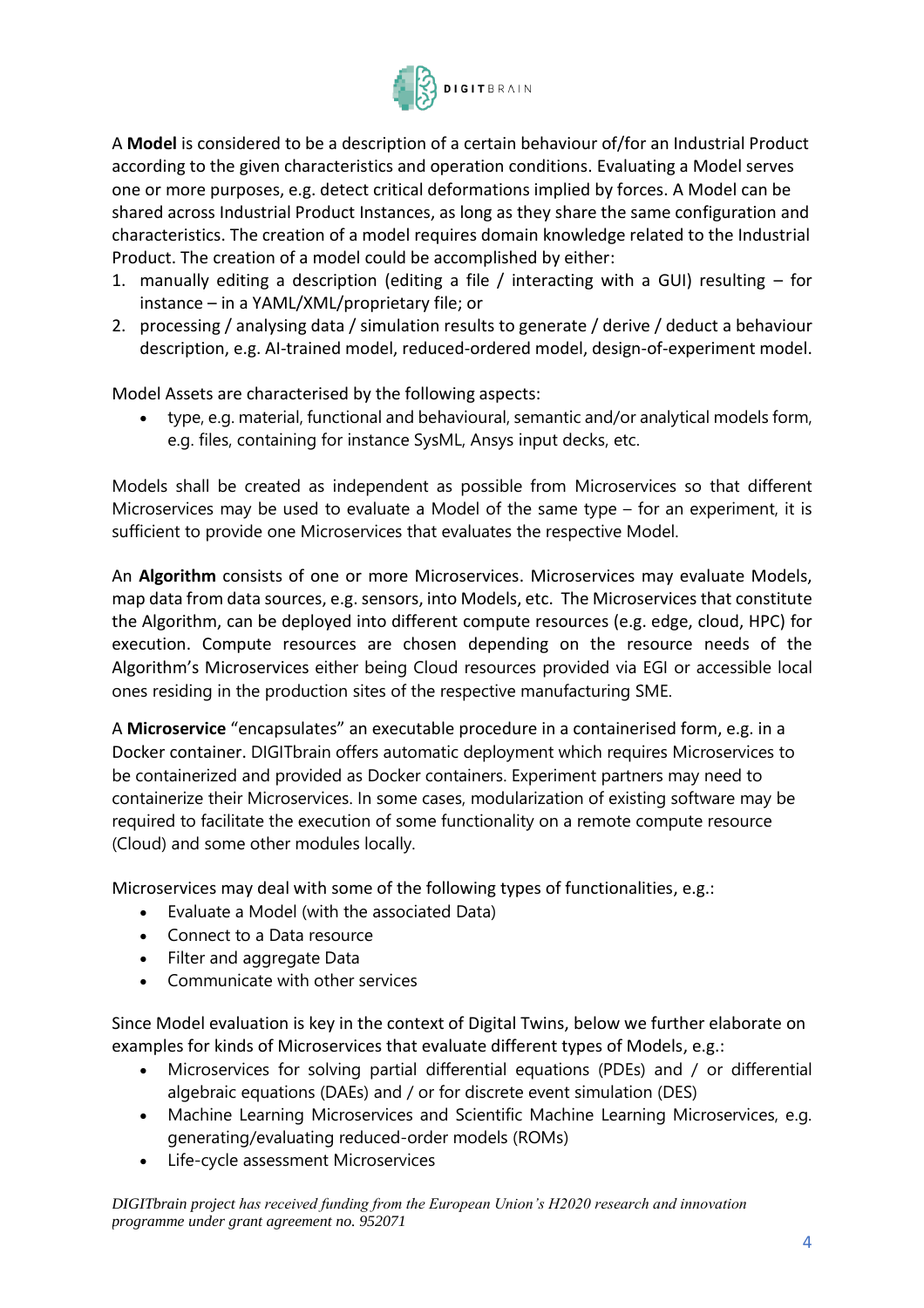

Microservices may be able of evaluating different types of Models. Models of the same type may be evaluated by different Microservices. Microservice are agnostic w.r.t. instances of Industrial Products (e.g. their application field or the context in which a Model is being used). Microservices can be deployed into different resources (e.g. edge, cloud, HPC) to be executed.



#### Six stages in the PLC have been identified to which DIGITbrain relates to:

*Figure 1: High-level architecture of the initial DIGITbrain Testbed*

#### <span id="page-5-0"></span>1. Engineering covering

- a. Design
	- i. Design a new Industrial Product (IP)
	- ii. Adapt it based on insights derived from the DIGITbrain
	- iii. Re-design and evolve an IP to a next-gen version
- b. Engineering
	- i. virtual testing/simulating
	- ii. physical testing/simulating

#### 2. Production covering

- a. Production engineering / Production planning
- b. Producing and monitoring
- c. Quality assurance

#### 3. Distribution

This relates to the "distribution" of production capacity.

#### 4. Operation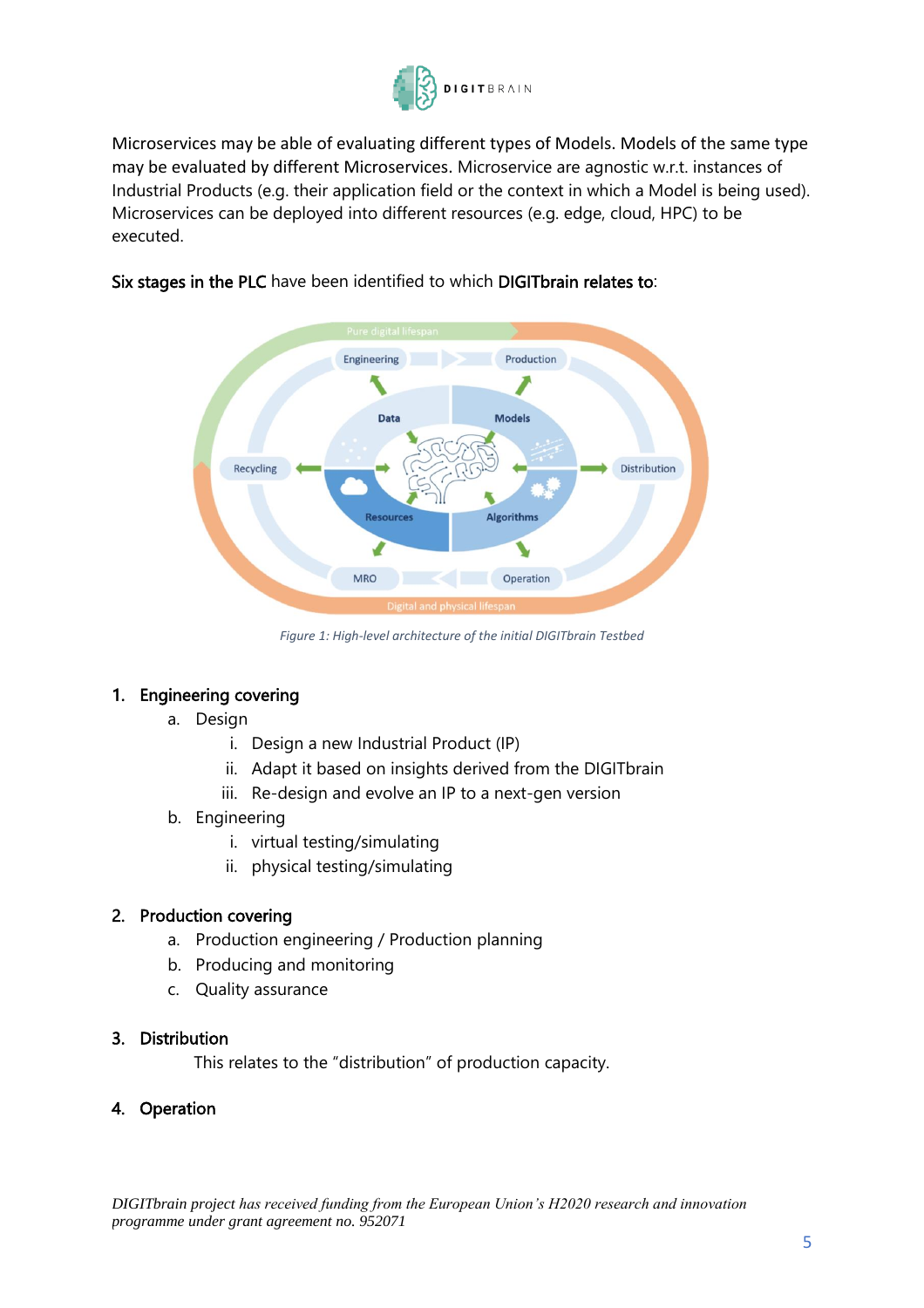

This is the operation of an Industrial Product in/on a manufacturing facility. The manufacturing facility can be a factory building, plant, even a farmer's field where IPs are used to harvest natural goods.

Improvements in the operation phase aim for faster adaptation of operation to changing requirements. The idea is to use knowledge represented in DIGITbrain and the Digital Twins to facilitate changing faster and easing the virtual testing phase before applying the change on an IP.

#### 5. Maintain, repair, overhaul (hereafter MRO)

Provided the corresponding Digital Twins, DIGITbrain can help to identify maintenance needs and be used for predictive maintenance measures. Digital Twins may help to prevent damages to IPs.

#### 6. Recycling

The Life-Cycle Assessment (LCA) activities and models within DIGITbrain are addressing recycling and support to evolution of ever more environment-friendly IP design and operation of IPs.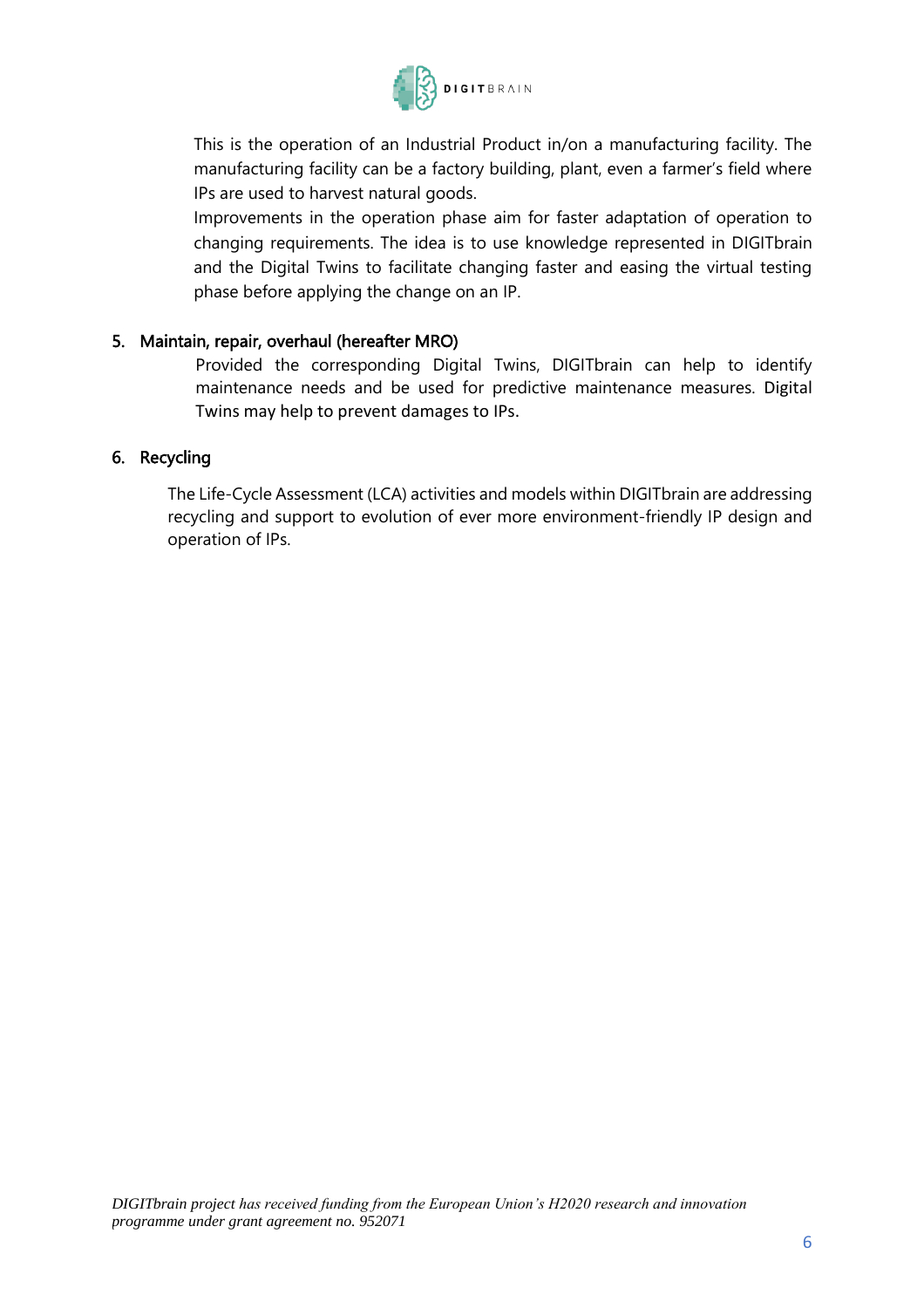

# <span id="page-7-0"></span>3. The DIGITbrain Solution for experiments of the 2nd Open Call

The development in DIGITbrain started with a testbed infrastructure. Currently, the first version for the experiments of the 1st Open Call is under implementation – second wave of experiments. This version will be further matured when the experiments of the 2nd Open Call will enter the project. The versions of the DIGITbrain Solution are constantly extended with new components and functionality from core partners and by assets and tools from experiment partners (Third Parties) as they become available during the lifetime of the project. The final version of the DIGITbrain Solution populated with results from the experiments is expected to be in close-to-production quality ready for commercialisation and wider exploitation.

The DIGITbrain Solution comprises a platform with platform components and an associated Digital Marketplace, the Digital Agora.

This section introduces the high-level design of the DIGITbrain Solution (short: Db Solution). The high-level architecture is provided in Figure 2 and integrates five facets:

- 1. Stakeholders (user roles) and involved asset types
- 2. The process of publishing assets and generating Digital Twins
- 3. Major components of the Db Platform architecture and their interaction
- 4. The process of deploying, executing and monitoring DMA Tuples constituting Digital Twins
- 5. Involved resources "outside" the Db Platform, mainly resources of/from the production sites (e.g. a manufacturing facility) and remote compute resources (e.g. Cloud resources, HPC facilities)



<span id="page-7-1"></span>*Figure 2: High-level design of the Db Solution*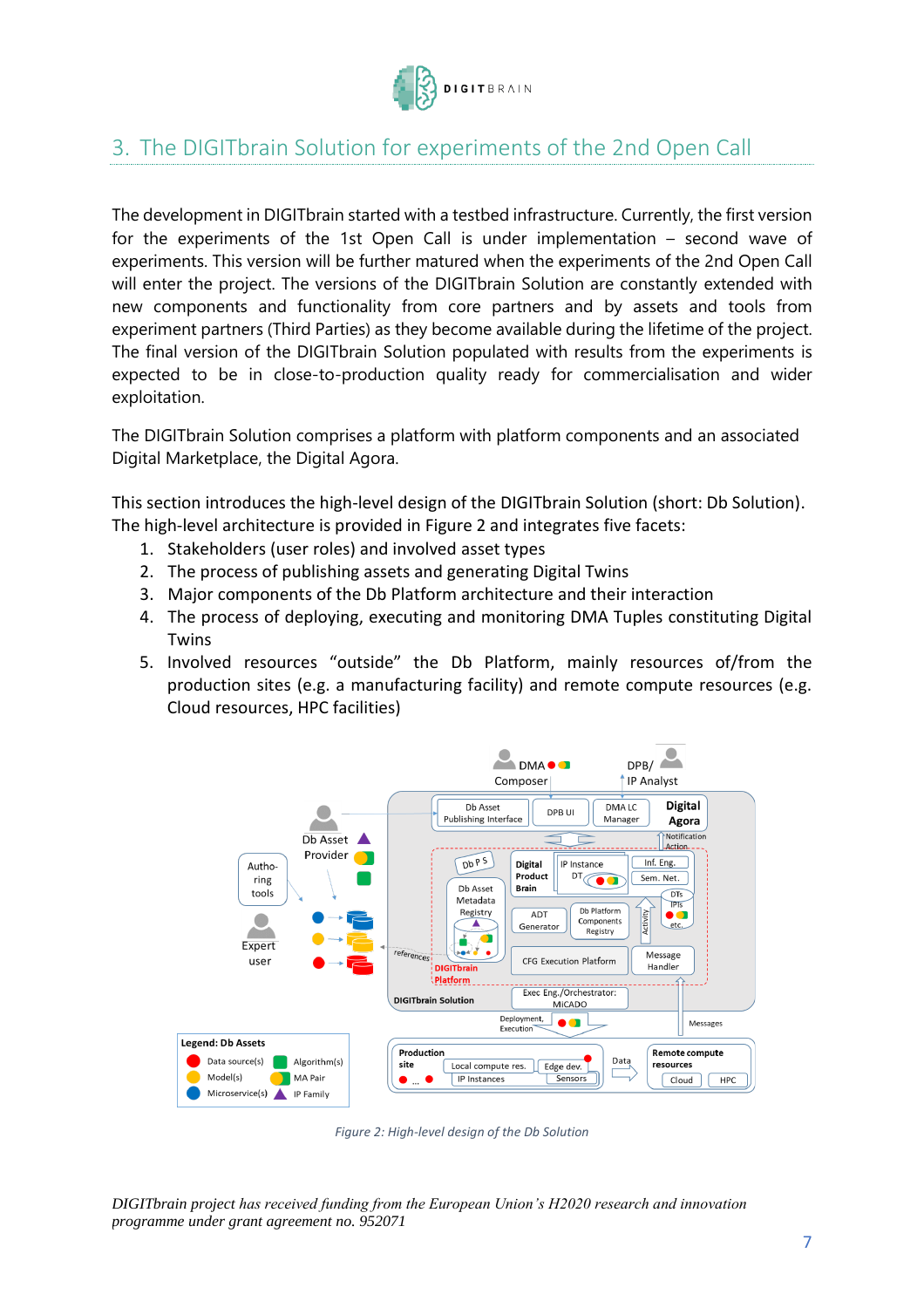

In the following, we describe each of the five facets in the relevant context.

One of the **guiding concepts** in the Platform conceptual design and architecture is the strive for **separation between Data, Model and Algorithm**. Treating them as distinct concepts aims

- to **maximise potential re-use** of actual instances of these three kinds of concepts, as well as
- to **enable monetisation of all three** independently via a Digital Agora, in the future.

As explained above, Data, Model and Algorithm are three key building blocks for Digital Twins. The motivation behind the separation is to allow for faster creation of Digital Twins by combining individual Models with new Data sources while keeping the actual Algorithm that evaluates a Model also flexible to the largest extent technically possible. Thus, this separation shall constitute one of the contributions to the openness of the platform to not bind all the assets from the beginning (publishing a DT as one monolith) but to allow for re-combination and re-use at the latest possible stage. Making use of existing assets also has the potential to speed up the creation of Digital Twins. For this end, the assets have to be described to be found for being re-used in new combinations. All assets are described by metadata to allow users in different working with the Db Platform to retrieve assets from a metadata registry, thus, that the assets can be re-used for different IP instances or IP families – individual assets may be re-usable across IP families or even instances depending on content and universality.

Experiments are expected to follow the principle of separation between Data, Model and Algorithm to allow for deploying Algorithms on different compute infrastructures to evaluate different Models and feed Models with Data from different Industrial Products. A goal which seems obvious but not always supported in Cloud Computing and with Digital Twin technology.

#### 3.1. Authoring Tools and Authoring by Expert Users

<span id="page-8-0"></span>On the very left of the high-level architecture diagram (Figure 2) we have depicted Expert Users using Authoring Tools to create digital assets. While the types of asset Data and Microservice are seldomly authored, authoring is relevant for Models, especially for physicsbased models since ML-based models are "trained" not authored by an expert. Since Models shall represent a behaviour of an Industrial Product, typically a domain expert is required to generate ("author") the Model: the expert user.

Different kinds of assets are created with different kinds of Authoring Tools. Authoring Tools can range from text editors to interactive applications. For instance, Authoring Tools for models typically store it in one or many files and usually they also provide functionality to test/check whether a model behaves as expected, within reasonable bounds/tolerances/ approximation thresholds and/or runtime, depending on the purpose of the model.

In some cases, Authoring Tools are modular: they provide one module (with a user interface) to create a model, a distinct back end to evaluate a model, and possibly another module with UI to visualise and explore the results generated by evaluating the model.

In any case, the Db Platform is designed to leverage Authoring Tools in two ways: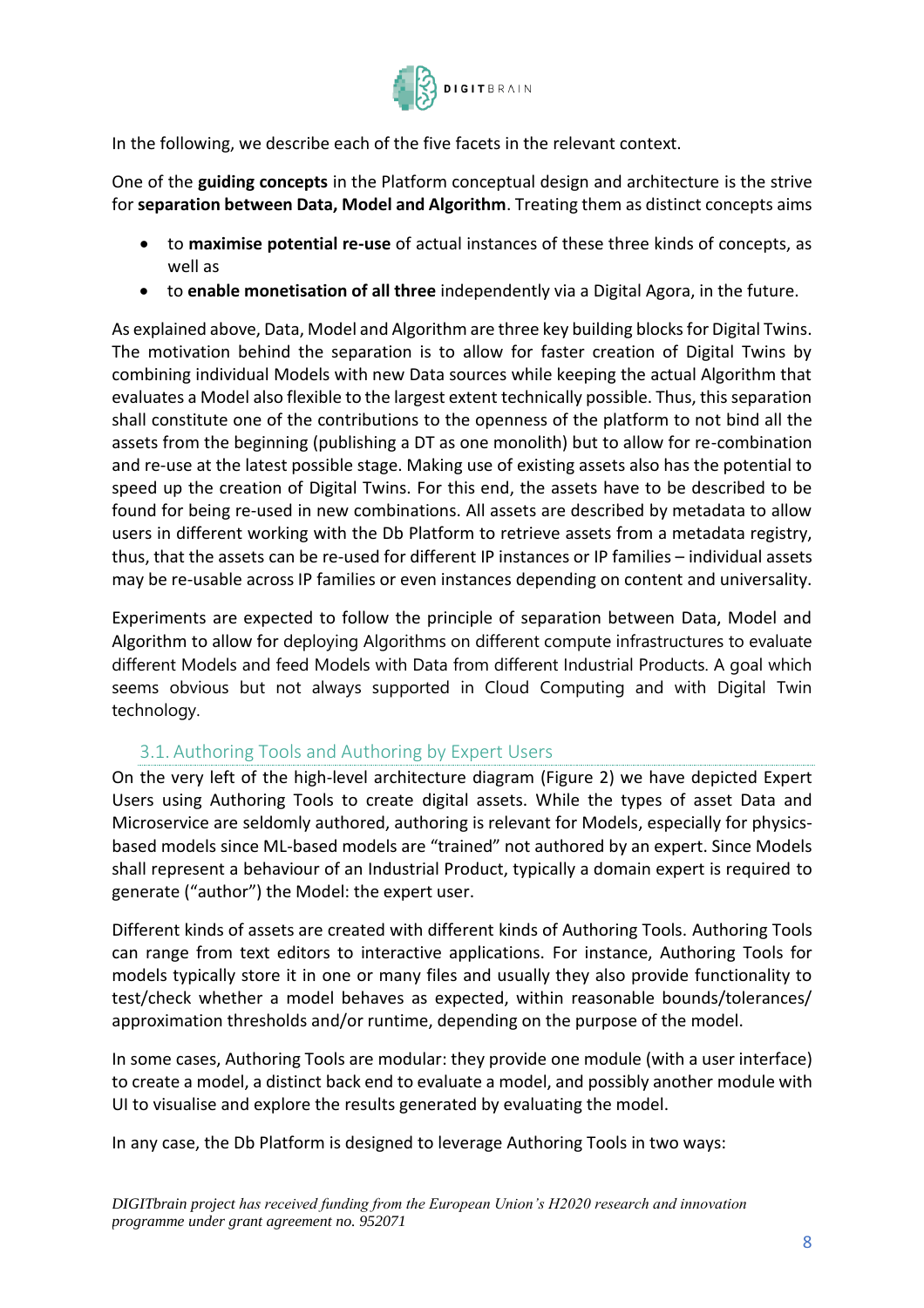

- as Microservices as a whole or potentially derived from modules of the Authoring Tools by the Microservice / Algorithm Provider.
- as properties within the Digital Agora so that Expert Users can use them as enablers for the digital transformation of manufacturing SMEs for more affordable creation of Digital Twins.

Experiments are expected to bring their own Authoring Tools for further populate the offers of Db.

Some Authoring tools already exists within DIGITbrain that can be used for realising experiments, however new Authoring tools are welcome in order to enrich the power of the DIGITbrain Solution and become part of the Digital Agora at the end of the experiment. Current DIGITbrain authoring tools include:

- Into-CPS App: an Authoring tool to compose co-simulation scenarios out of FMUs (provided by  $A$ arhus University) – NB: the FMUs have to be provided by the experiment from Third party tools
- DDS Solution: an Authoring Tool for discrete event simulation of manufacturing lines (by [Technology Transfer System\)](https://www.ttsnetwork.net/)
- CAELLA: an Authoring Tool to create reduced-order models (ROMs) (by **ITAINNOVA**)
- PreSTRA: an Authoring Tool to create finite element models for structural analyses for the RISTRA solver (by [Fraunhofer\)](https://www.fraunhofer.de/en.html)

If an application experiment wants to make use of any of those Authoring tools, we highly encourage to get in touch with the respective experts and discuss the possibilities and limitations of these tools to be sure they deliver what the experiment requires in case of getting selected.

#### <span id="page-9-0"></span>3.2. Asset Providers, Assets and Publishing

As stated before, in Db **integration** is largely done be providing digital assets in certain forms, i.e. **publishing** them to the Db Solution to make them known to Db. Publishing here refers to providing a reference to the respective location and specifying the metadata describing the Asset.

This is done for different types of Assets by users acting in the role of Asset Providers, namely Model Provider, Microservice Provider, etc., using the Asset Metadata Publishing Interface of Db:

- a Data Provider publishes one or many Data resources,
- a Microservice Provider publishes one or many Microservices and
- a Model Provider publishes one or many Models.

Other types of Assets are created via the Db Asset Metadata Publishing Interface in a slightly different form, e.g.: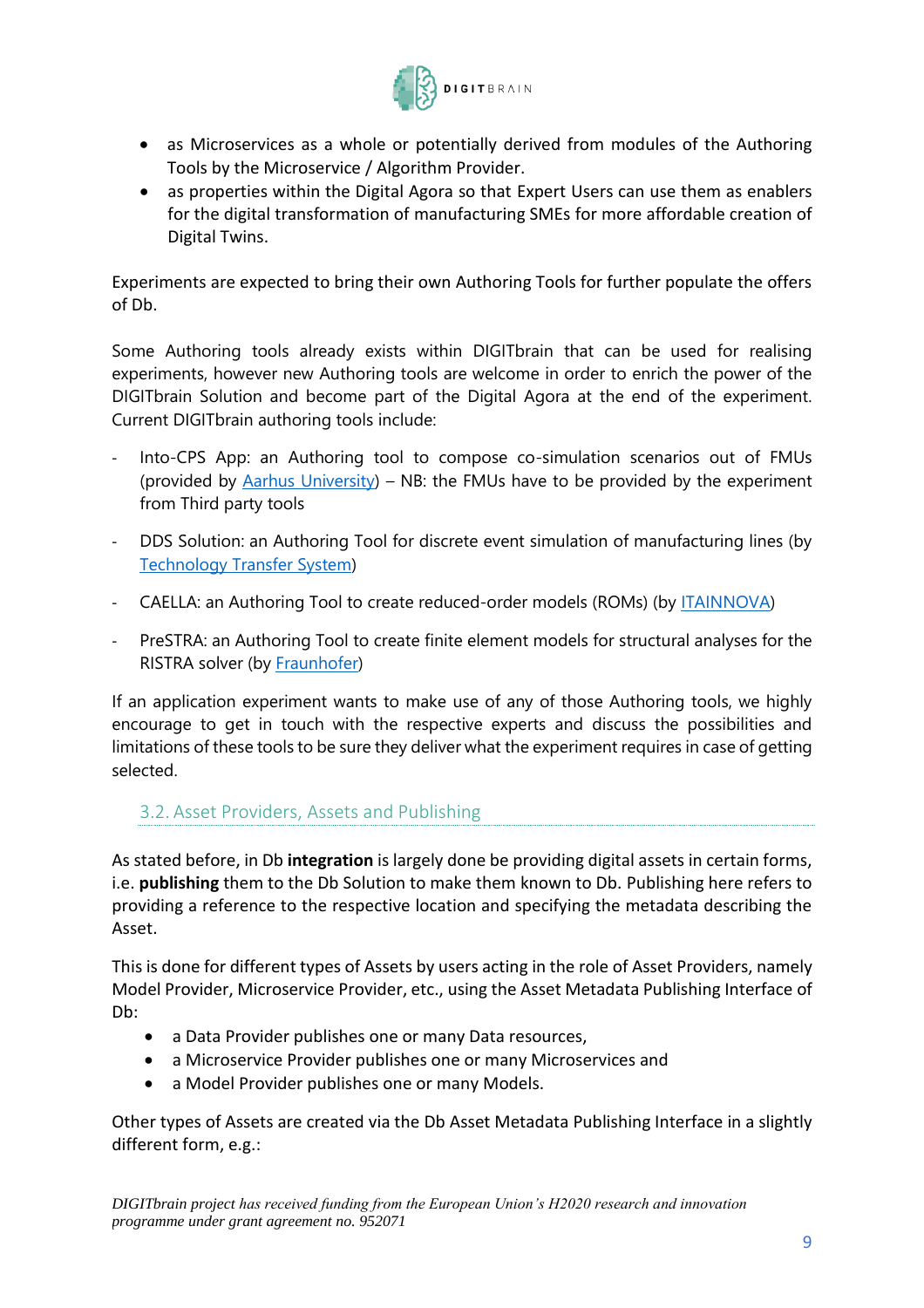

• an Algorithm is created by instantiating and filling the respective metadata referencing the Microservices the Algorithm.

Data is not required to be uploaded (published) to a central repository, instead the platform is designed to support distributed data and access to different repository technologies, databases or data sources (also located within the production sites, e.g. sensors) through dedicated Microservices. The Data resources need to be described by metadata, publishing Data tickles down to describing the characteristics of the Data source in the Db Metadata scheme. Access to data sources is realised by existing and to-be-published Microservices which can be re-used to access respective, compatible Data sources. Microservices realising access to certain types of Data sources shall become part of the offering of the Digital Agora – as all other Micoservices – contributing to monetarise the results of the experiment and generating revenue for the Microservice provider.

#### 3.3. DMA Composing and Publishing

<span id="page-10-0"></span>Out of the Assets being published by the Asset Providers, a user in the role of a DMA Composer - where D, M and A stand for Data, Model and Algorithm - is becoming active next. Out of all the Assets already published, the DMA Composer creates a tuple of Assets (D, M and A), a DMA Tuple, instantiating the behaviour described in a Model for an instance of an IP (e.g. an instance of a manufacturing machine).

As – in general - individual instances of manufacturing machines have their individual sensors (Data sources), this instantiation "binds" an individual Data source to a pair of MA Assets allowing for capturing/monitoring the individual behaviour of this particular IP Instance.

To perform the above task, the DMA Composer will use the Digital Product Brain User Interface (DPB UI). The DPB UI will interact with the Digital Product Brain. The DPB has its independent data storage and management subsystem where – amongst other things metadata related to IP Instances and DMA Tuples is stored.

The separation between the two Db Platform Components, *Asset Metadata Registry* and *Digital Product Brain* with respect to metadata takes into account future deployment scenarios and data sovereignty. This way an Asset Metadata Registry can be deployed centrally whereas "local" Digital Product Brains can be supported; local with respect to the boundaries of the future clients from the manufacturing sector respecting their data sovereignty needs and requirements, thus, contributing to security and acceptance of the Db Platform in commercial settings.

#### 3.4. Deployment and Execution

<span id="page-10-1"></span>Before a DMA Tuple can be deployed and executed, the compute infrastructure has to be selected, i.e. the local or Cloud resources to be used to execute the Algorithm, evaluate the Model and process the Data. The DMA Composer may select from available resources based on requirements, costs of different providers, etc. The selections become part of the metadata.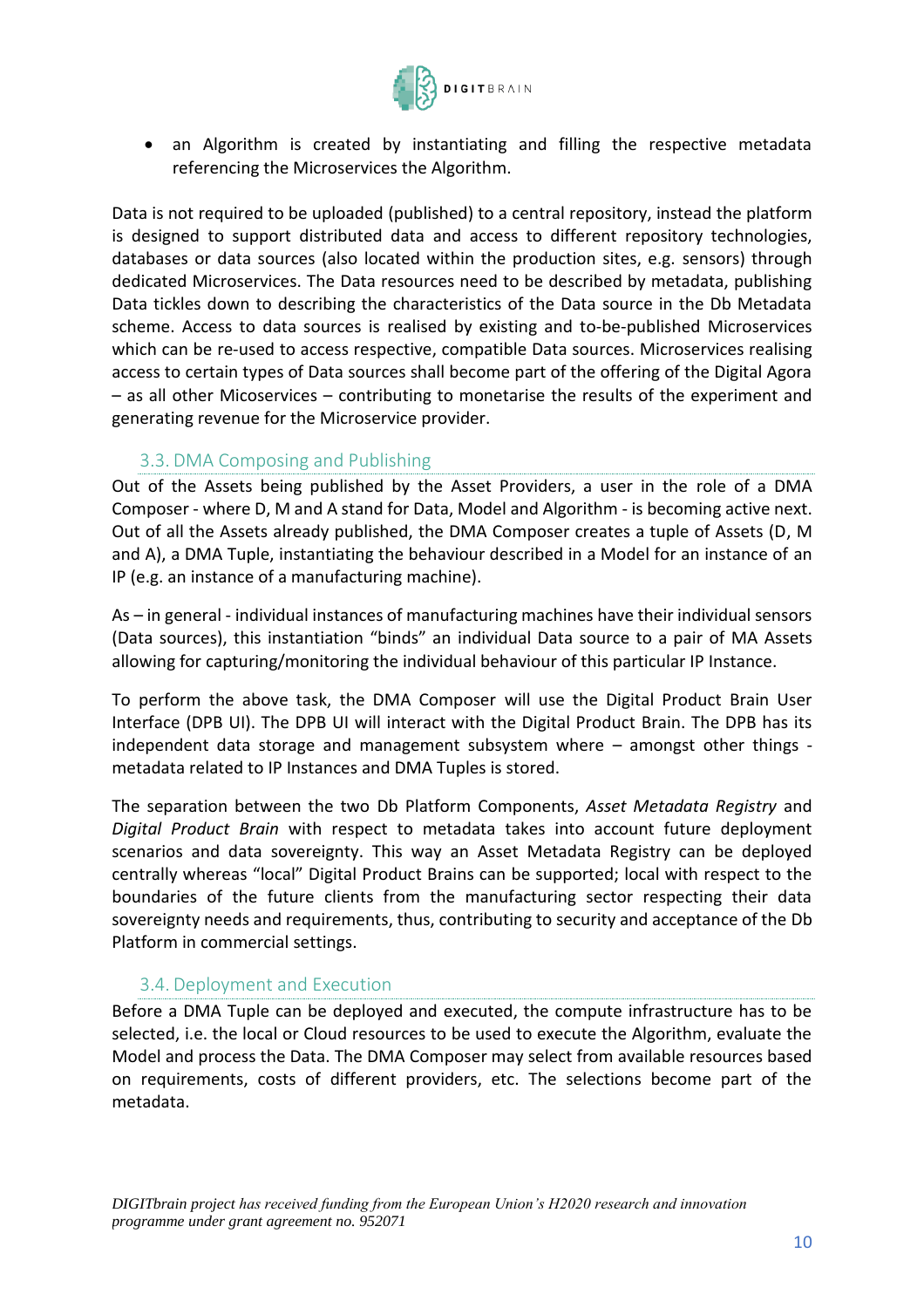

The Db Platform supports automated deployment of the composed DMA Tuples on the targeted and specified computing infrastructures. For this end, the Db Platform Component called *ADT Generator* (Application Description Template Generator) extracts metadata via the APIs of the *Asset Metadata Registry* and the *Digital Product Brain*. It compiles an ADT file, so that the Execution Engine / Orchestrator, MiCADO  $^1$  , can deploy all containerised Microservices belonging to the Algorithm to the respective compute resources and serve them with information about the Model and Data sources to be used.

#### 3.5. Monitoring and Massaging

<span id="page-11-0"></span>Currently under design is a concept to monitor the execution of DMA tuples in a homogeneous manner, i.e. not just monitor if the Microservices are still running but more importantly provide a mechanism with which intermediate or final results of the Model under evaluation can be checked against described conditions and messages being send if those conditions apply.

These concepts are planned to be tested with experiments of the 2<sup>nd</sup> Open Call. So, experiments partners will be introduced to the details of describing Conditions and linking their Microservices to the unified concept at experiment begin. The experiments will benefit from the eased handling of condition monitoring and the information being automatically memorised in the Digital Product Brain going to be implemented in this mechanism by technical core partners:

- While a DMA Tuple is executing / running it can be as long as the corresponding IP Instance is operating – the Algorithm can contain the Condition Evaluator to send Messages to the Message Handler that will belong to the Db Platform.
- Algorithms are supposed to integrate and interface with the Condition Evaluator (CE) sending Messages to the Message Handler based on Conditions, more specifically, if unexpected symptoms appear. For instance, if a Machine Learning Model (ML Model) detects an abnormal signal in sensor data being processed, the Algorithm (Microservice) evaluating the ML Model sends information to the CE which unifies interaction with the Message Handler and sends a message. Another example: when a simulation Model predicts a heat-induced deformation (heat/temperature data comes from sensors, deformation is simulated) that exceeds a tolerable threshold and that may lead to unacceptable wear and tear or can even lead to damage / breakdown of the machine, the CE integrated into the Algorithm evaluating the Model sends a Message.

#### <span id="page-11-1"></span>3.6. Memorising Events in the Digital Product Brain

The above Messages will be interpreted as Activities by the Message Handler, worth memorising in the event-centric semantic network of the DPB and yield Notification Actions to the user of the Digital Agora. The Db Platform foresees to send a signal directly to the machine operator or even to the IP Instance, e.g. to slow down operation or eventually stop operation.

<sup>&</sup>lt;sup>1</sup> For further information go to[: https://micado-scale.eu/](https://micado-scale.eu/)

<sup>11</sup> *DIGITbrain project has received funding from the European Union's H2020 research and innovation programme under grant agreement no. 952071*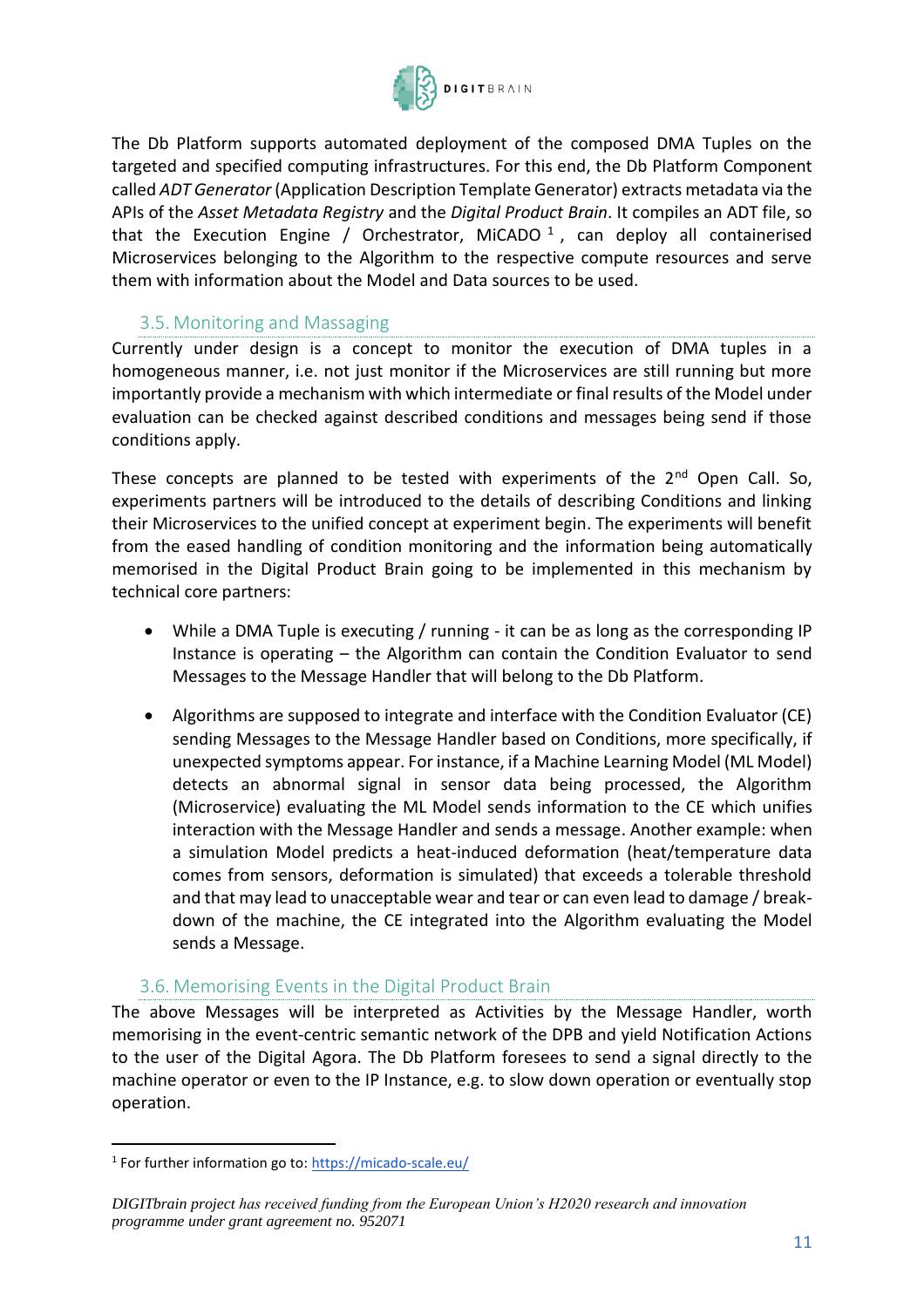

#### 3.7. Events, Activities, Actions and the role of DPB / IP Analyst

<span id="page-12-0"></span>The last indicated role in Figure 2 that we have not yet detailed, is the one of the DPB / IP Analyst. The DPB / IP Analyst is using the DMA LC Manager (DMA Lifecycle Manager) to interact with DMAs and DTs belonging to IP Instances.

The management tasks comprise but are not limited to:

- setting DTs as valid/invalid for an IP Instance. (NB: Since we handle history and provenance in DPB, a DT can have a certain lifespan for which it is representative for the given IP Instance. The IP Instance may undergo some changes, e.g. maintenance, which may render a DT obsolete and be replaced by another DT capturing the behaviour of the maintained IP Instance),
- managing DMA Tuples and their dependencies within a DT,
- running analysis / inference over (parts of) the DPB content, e.g. trying to identify cohorts of IP Instances and outliers and trying to learn what caused a subset of IP Instances to become outliers.

### <span id="page-12-1"></span>4. Final Db Solution and expected benefits for stakeholder

In this chapter, we sketch out the purpose of the Digital (Product) Brain – already mentioned in chapter 2. The Digital (Product) Brain (DPB) functionality is under development. It is meant to provide various benefits to different stakeholders in different use scenarios along the product's life cycle in the final DIGITbrain Solution.

As mentioned in the introduction (chapter 1 of this document), the Digital Product Brain is a coordinating entity that shall guide the behaviour and performance of an Industrial Product by coalescing its physical and digital dimensions. The physical dimension being the instance of an Industrial Product – the machine – itself, whereas the digital dimension being represented by a Digital Twin. The Digital Product Brain will memorise the occurred (physical and digital) events and all Assets related to the Digital Twin and Industrial Product (instance), respectively. For example, changes made to a Digital Twin, e.g. improvements made to Models, insights created from Model execution, are considered events that are memorised. The Digital Product Brain is intended to be created as early as possible during the lifecycle of an Industrial Product and to accompany the downstream lifecycle phases.

The final DIGITbrain Solution will have a user interface to the Digital Product Brain, where persons acting in the role of an Analyst of Industrial Products can configure Digital Twins, perform analysis based on rules triggered as well as navigate the provenance and evolution of IP published to the DIGITbrain Solution over their product's lifecycle. Provenance may be even available beyond the lifecycle of one IP comprising the impact of insights gained by analysis on improved versions and new generations of IPs.

The tables below summarize the envisaged benefits of the final DIGITbrain Solution for stakeholders such as:

a) Manufacturers of Industrial Products (manufacturing machinery, CPS)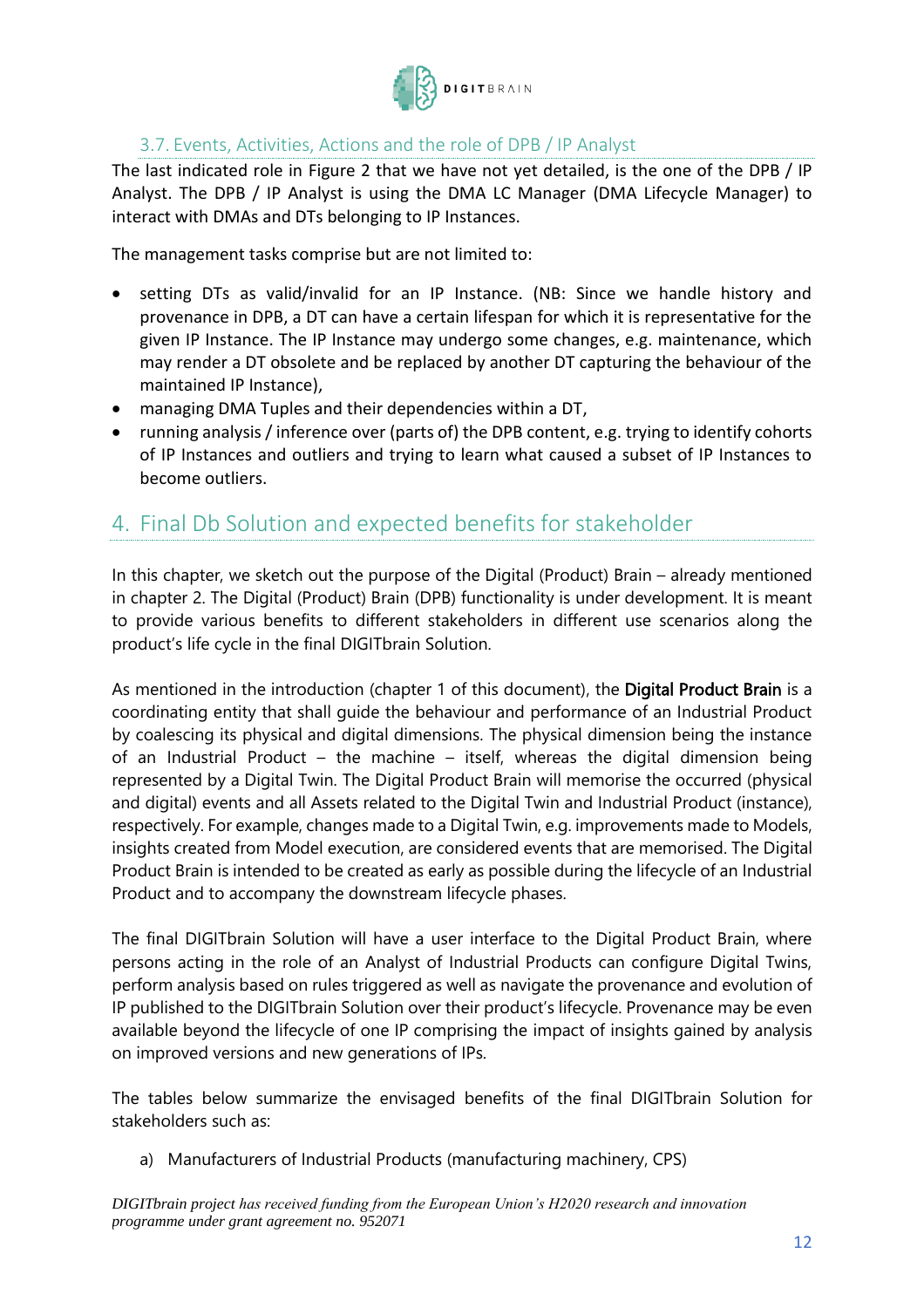

- b) Manufacturing companies (users of Industrial Products)
- c) Algorithm Providers/Suppliers (ISV / VAR)
- d) Model Providers/Developers (ISV / VAR/ Consultants)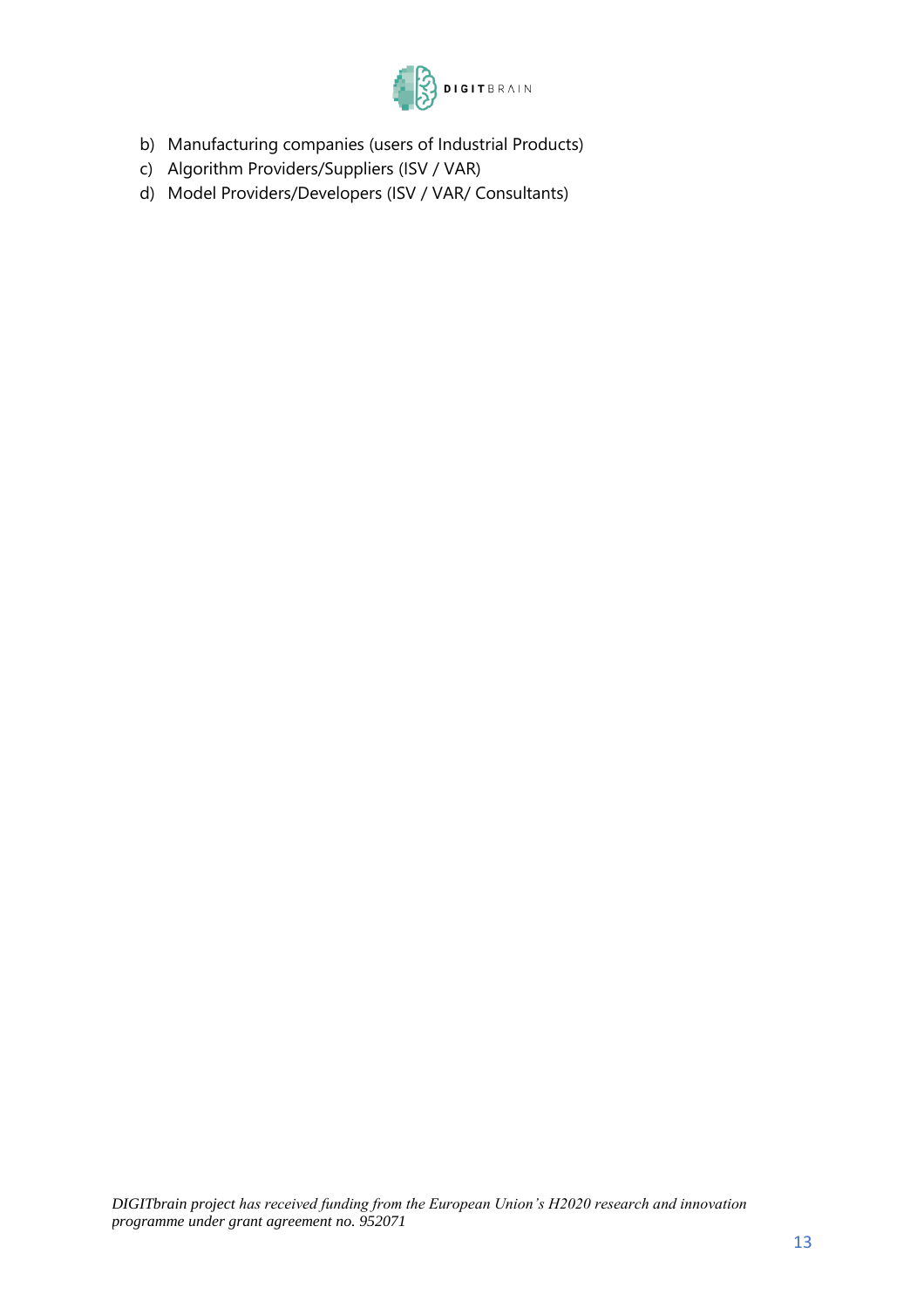

#### a) Manufacturers of Industrial Products (manufacturing machinery, CPS)

Manufactures of Industrial Products have clients that use their IP Instances to produce goods – the latter are manufacturing companies using Industrial Products.

| Who?               | Manufacturers of Industrial Products (manufacturing machinery, CPS)                        |
|--------------------|--------------------------------------------------------------------------------------------|
| Which benefit?     | DIGITbrain Solution as a central point of access to information on virtual                 |
|                    | IP Instances and families of Industrial Products                                           |
|                    | Easier and faster creation of Digital Twins                                                |
|                    | Flexible execution on different resources<br>$\bullet$                                     |
|                    | Documentation of evolution across engineering domains, data<br>$\bullet$                   |
|                    | involved (consumed and generated)                                                          |
|                    | Comprehensible decision-making                                                             |
| How?               | Manage and maintain information (Assets) related to virtual IP Instances                   |
|                    | and families of Industrial Products:                                                       |
|                    | Manage the Assets<br>$\bullet$                                                             |
|                    | <b>Create Digital Twins</b><br>٠                                                           |
|                    | Evaluate Models and execute Algorithm on local and remote<br>$\bullet$                     |
|                    | resources to perform virtual simulations                                                   |
|                    | Use simulation results to refine digital models<br>$\bullet$                               |
|                    | Document and track the provenance of evolution                                             |
| Where/when in PLC? | Engineering                                                                                |
| Which benefit?     | DIGITbrain Solution as a central point of access to information on physical                |
|                    | Industrial Product Instances (hereafter IPIs) manufactured                                 |
| How?               | Document each IPI produced in DIGITbrain Solution:                                         |
|                    | Its configuration<br>$\bullet$                                                             |
|                    | QA results                                                                                 |
|                    |                                                                                            |
|                    | the client                                                                                 |
|                    | etc.                                                                                       |
| Where/when in PLC? | Production                                                                                 |
| Which benefit?     | DIGITbrain Solution as a central point of access to information from                       |
|                    | Industrial Product Instances (IPIs) "working in the field", i.e. the ones                  |
|                    | delivered to customers in order to:                                                        |
|                    | Optimize settings for IPIs                                                                 |
|                    | Maximize output<br>$\circ$                                                                 |
|                    | Reduce energy consumption<br>$\circ$                                                       |
|                    | Reduce wear and tear<br>$\circ$                                                            |
|                    | Minimize break-down times in a MaaS setting                                                |
|                    | Learn from the data/insights to improve next product generation                            |
|                    | Improve customer experience (customer = IPI Operator)                                      |
|                    |                                                                                            |
| How?               | Collect and analyze information provided by IPIs (sold and/or rented ones                  |
|                    | - MaaS)                                                                                    |
|                    | monitor their status                                                                       |
|                    | run simulations / evaluate models with data from the field (real<br>$\bullet$              |
|                    | conditions)                                                                                |
|                    | create insight from data & results<br>٠                                                    |
|                    | feedback insight to product development (Engineering stage)<br>$\bullet$<br>inform clients |

<sup>14</sup> *DIGITbrain project has received funding from the European Union's H2020 research and innovation programme under grant agreement no. 952071*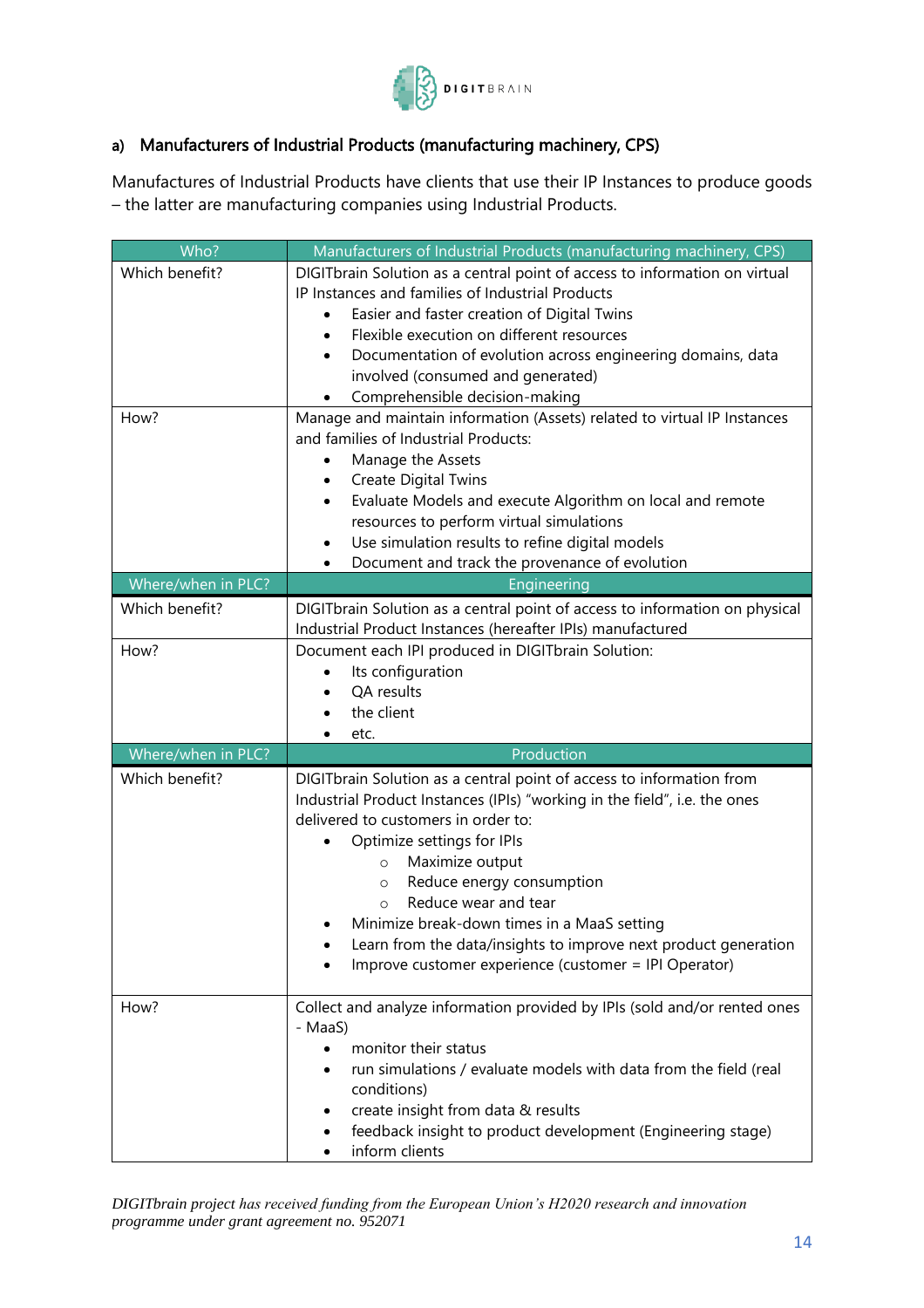

|                    | how to optimize settings for IPI for their conditions<br>$\circ$<br>to update the "firmware"<br>$\circ$<br>etc.<br>$\circ$                                                                                                                                                                                                                                                                         |
|--------------------|----------------------------------------------------------------------------------------------------------------------------------------------------------------------------------------------------------------------------------------------------------------------------------------------------------------------------------------------------------------------------------------------------|
|                    | Analysis can be done across the multitude of IP instances independent<br>from their location and the IPI Operator.                                                                                                                                                                                                                                                                                 |
|                    | Behavior of individual IP instances can be compared with Digital Twins a<br>family of IPs, e.g.<br>to identify outliers,<br>find cohorts (clusters) of IPs experiencing similar conditions,<br>adjust Models for a family of IPs.                                                                                                                                                                  |
|                    |                                                                                                                                                                                                                                                                                                                                                                                                    |
| Where/when in PLC? | Operation                                                                                                                                                                                                                                                                                                                                                                                          |
| Which benefit?     | DIGITbrain Solution as a central point of access to information from<br>Industrial Product Instances (IPIs) "working in the field", i.e. the ones<br>delivered to customers in order to:<br>schedule maintenance events minimizing negative impact on<br>٠<br>production<br>minimize maintenance duration / down-times<br>٠<br>postpone or avoid repair by adjusting IPI to actual load case / use |
|                    | scenario (cmp.: drive slower to burn less energy)                                                                                                                                                                                                                                                                                                                                                  |
| How?               | Similar to the Operation phase above, but with different Models / Data.                                                                                                                                                                                                                                                                                                                            |

NB: the benefits depend on the Models published to DIGITbrain Solution.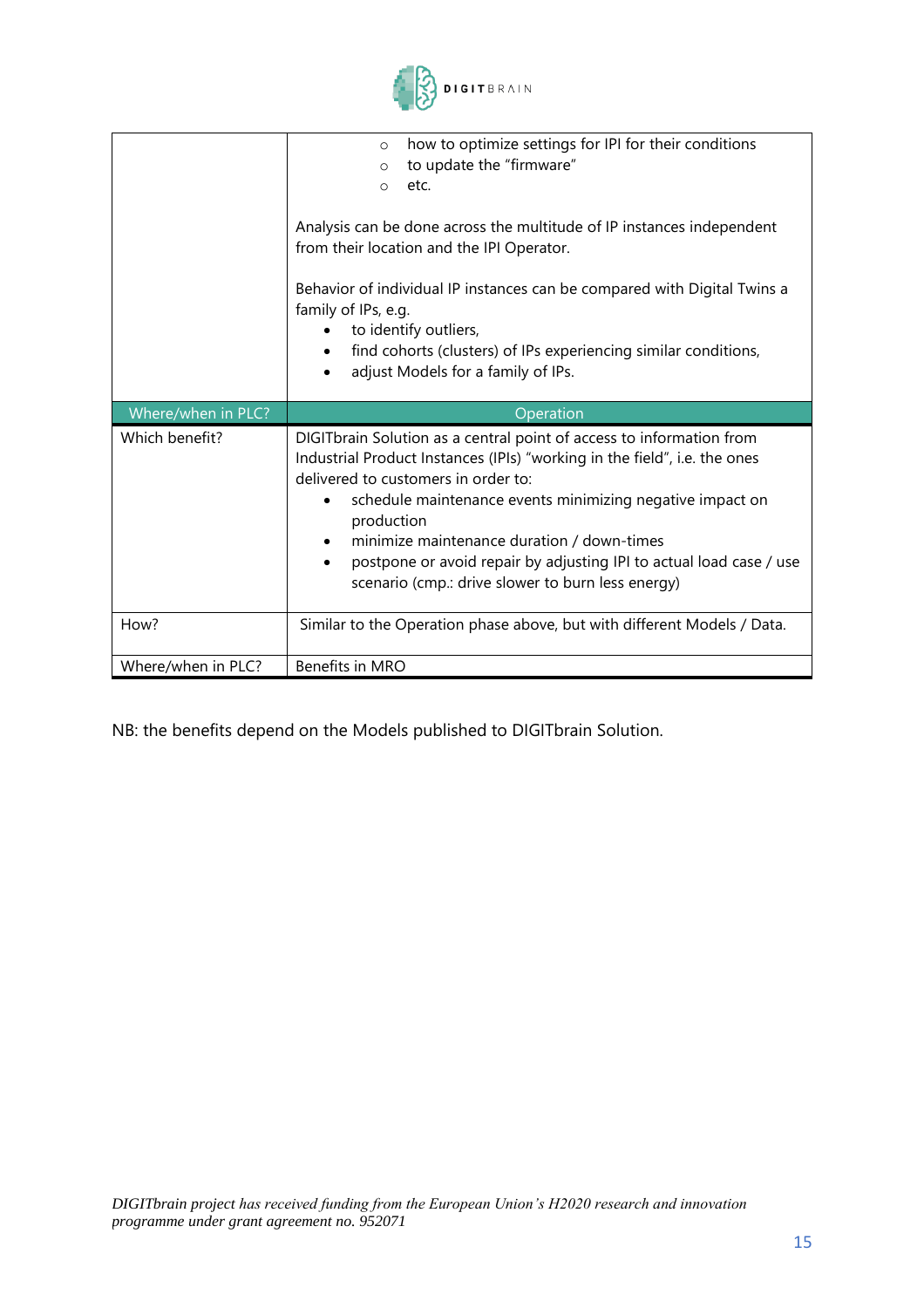

#### **b) Manufacturing companies (users of Industrial Products)**

Manufacturing companies, i.e. the operators of IP Instances, use instances of Industrial products to produce goods. The main product lifecycle stage they benefit in, thus, is operation.

However, they may also:

- pursue activities in the planning phase (production planning) how to best use the available IP Instance for their production – this is considered operation planning in the table below,
- plan how to distribute and deploy the IPIs for producing, esp. when the IPIs are mobile,
- run their own MRO activities as some actually do or
- even consider re-purposing (parts of) the IPIs and recycle others.

| Who?               | Manufacturing companies (users of Industrial Products)                                                                                                                                                                                                                                                                                                                                                                                                                                                                                                                                                                                                        |
|--------------------|---------------------------------------------------------------------------------------------------------------------------------------------------------------------------------------------------------------------------------------------------------------------------------------------------------------------------------------------------------------------------------------------------------------------------------------------------------------------------------------------------------------------------------------------------------------------------------------------------------------------------------------------------------------|
| Which benefit?     | Especially in case of mobile IP Instances:<br>better planning of how and where to deploy the IPI to<br>maximize occupancy rate of IP Instances<br>$\circ$<br>(maximizing through- and output)<br>faster react to changing conditions<br>$\circ$                                                                                                                                                                                                                                                                                                                                                                                                               |
| How?               | Knowing demands and run production/operation planning<br>$\bullet$<br>simulations to optimize "distribution" of production capabilities<br>represented by the (mobile) IP Instances                                                                                                                                                                                                                                                                                                                                                                                                                                                                           |
| Where/when in PLC? | <b>Distribution</b>                                                                                                                                                                                                                                                                                                                                                                                                                                                                                                                                                                                                                                           |
| Which benefit?     | Manufacturing companies uses the Assets within DIGITbrain Solution (its<br>installation - likely to differ to quite an extent from the one of the IP<br>Manufacturer) to<br>better plan their production of goods<br>$\bullet$<br>maximize occupancy rate of IPI (maximizing through- and output)<br>$\bullet$<br>gain agility in re-planning-faster re-planning<br>$\bullet$<br>detect issues quicker<br>$\bullet$<br>detect issues earlier<br>$\bullet$<br>explore alternatives solutions<br>$\bullet$<br>find optimal settings faster - optimizing IPIs to operation conditions<br>$\bullet$<br>improve quality of production<br>$\bullet$                 |
| How?               | Exploit information referenced, managed by DIGITbrain Solution as a<br>central inventory of IP Instances and data/results provided by them to:<br>monitor operation status and conditions<br>$\bullet$<br>get warnings if rules trigger<br>$\bullet$<br>analyze data, not just single sources but in conjunction<br>$\bullet$<br>exploit the Digital Twins of the IP Instances, ideally provided by the IP<br>$\bullet$<br>Manufacturer and accessible via DIGITbrain<br>re-use, re-purpose, extend DTs<br>$\bullet$<br>create and integrate additional Digital Twins in DIGITbrain -<br>easier/faster development of Digital Twins using the authoring tools |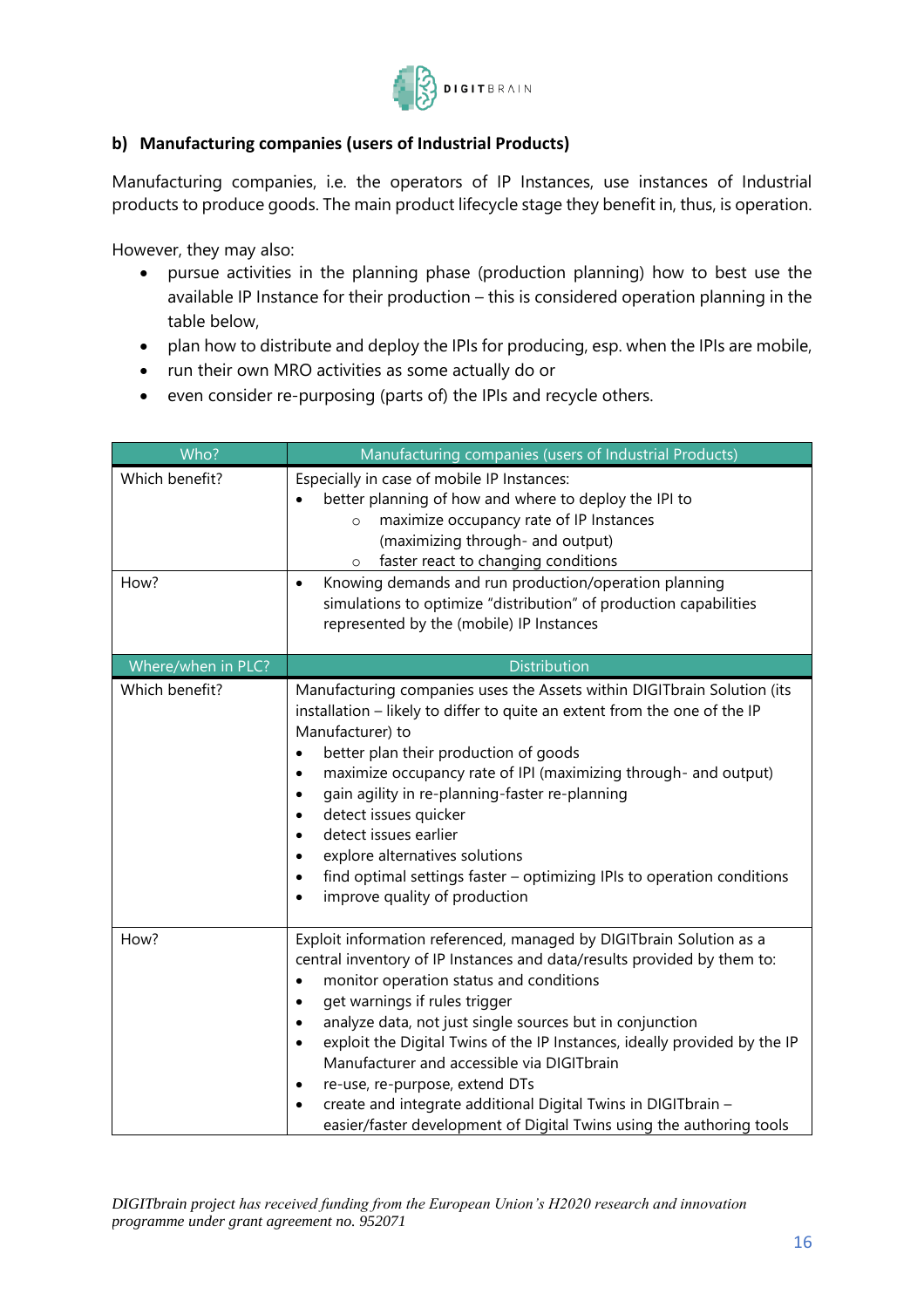

|                    | and search and browse functionality for Assets of DIGITbrain and<br>DIGITbrain for deployment<br>run and re-run Digital Twins - easy use and deployment of Digital<br>Twins<br>gain insights from data analytics and simulation results<br>inform workers to change settings of IP Instance |
|--------------------|---------------------------------------------------------------------------------------------------------------------------------------------------------------------------------------------------------------------------------------------------------------------------------------------|
| Where/when in PLC? | Operation                                                                                                                                                                                                                                                                                   |
| Which benefit?     | Minimize maintenance work and efforts<br>Predict maintenance necessities<br>Minimize and schedule repair efforts<br>Minimize wear and tear<br>Better plan overhauling                                                                                                                       |
| How?               | See IP Manufacturer                                                                                                                                                                                                                                                                         |
| Where/when in PLC? | <b>MRO</b>                                                                                                                                                                                                                                                                                  |

NB: the benefits depend on the Models published to DIGITbrain Solution

#### c) Algorithm Provider/Supplier (ISV / VAR)

An Algorithm Provider may be able to expand the use of its Algorithm and generate additional revenue, e.g. based on pay-per-use models whenever the Algorithm is run as a part of a Digital Twin.

The Algorithm Provider is expected to present its profile and Algorithm also via the Digital Agora, part of the DIGITbrain Solution. The Digital Agora provides an additional marketing channel for the Algorithm provider to become better known in the manufacturing market sector on a European scale.

#### d) Model Provider/Developers (ISV / VAR/ Consultants)

A Model Provider may be able to expand the use of its Model and generate additional revenue, e.g. based on pay-per-use models whenever the Model is evaluated by an Algorithm run from a Digital Twin.

The Model Provider is expected to present its profile and Models also via the Digital Agora, part of the DIGITbrain Solution. The Digital Agora provides an additional marketing channel for the Model Provider to become better known in the manufacturing market sector on a European scale.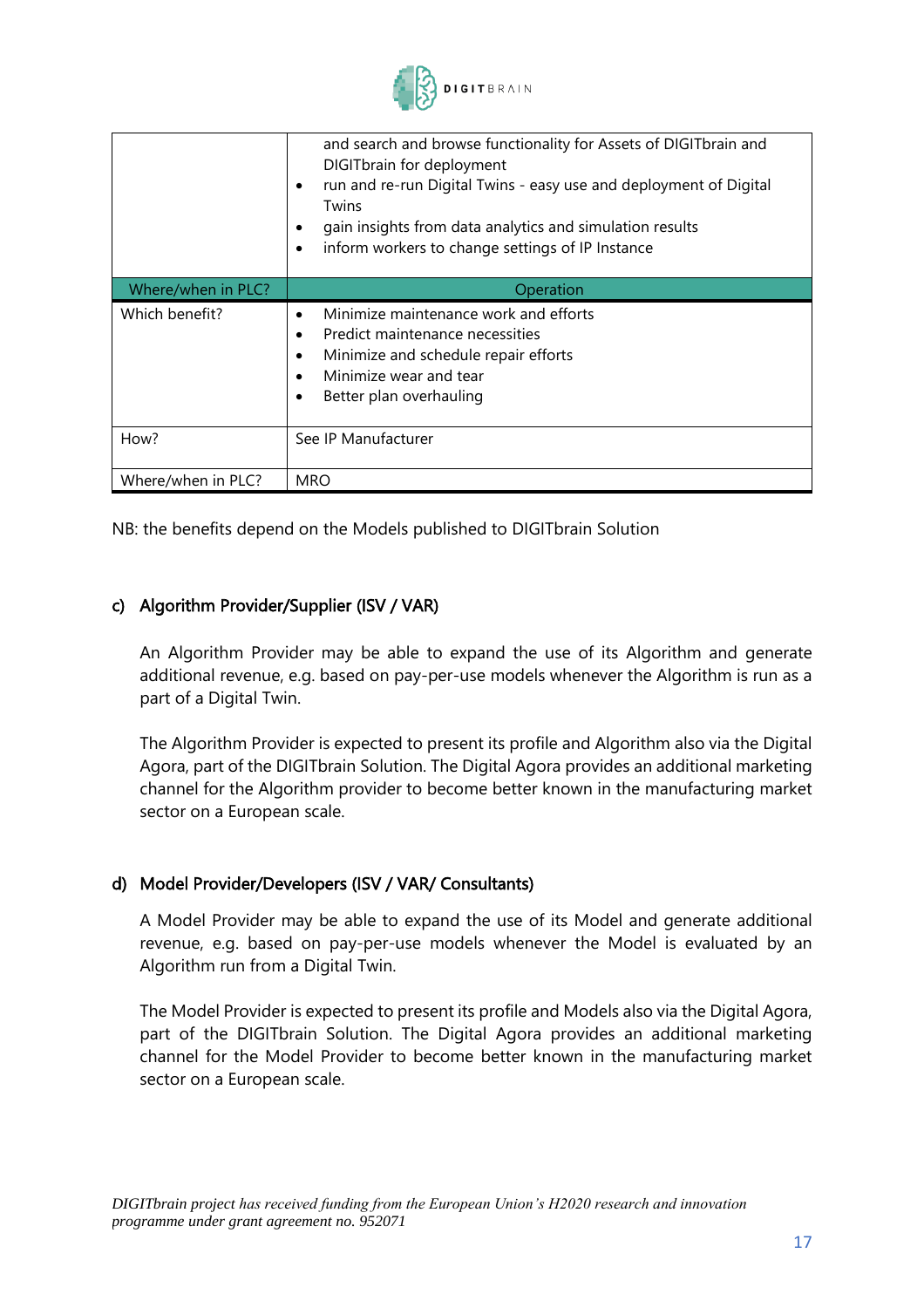

## <span id="page-18-0"></span>5. What technical developments do technical experiment partners have to do?

There are two categories of technical activities for experiment partners to be performed:

- a) Technical developments within the respective experiment according to the technical concepts and design principled described above
- b) Technical provisioning (Assets and Metadata) to the DIGITbrain Solution

#### **Regarding a)**

Technical development within an experiment typically comprises:

- Design, develop, apply, verify Digital Twins for instances of Industrial Products and selected behaviour.
- Provide / adapt corresponding software tools: simulation, optimisation, analytics, machine learning, etc.
- Leverage edge-, cloud- and HPC-based computing.
- Provide Assets: Model, Data, Algorithm, on repositories.
- Provide connectors to factory data sources if experiment requires.
- Provide Apps for visualizing results of Model evaluation and human computer interaction
- Showcase benefits for:
	- o Customisation of Industrial Products / Production Processes,
	- o Cost-effective distributed and localised production,
	- o Evolution and improvement of next generation Industrial Products
	- by applying Digital Twins:
		- o on one instance of Industrial Products.
		- o on many instances of Industrial Products (cohort analysis).

#### **Regarding b)**

Technical provisioning of Assets and Metadata to DIGITbrain Solution comprises (mandatory):

- Containerization of software tool(s) aka Microservices:
	- o Docker and Linux preferred, deployment is automatic
	- o Data connectors are considered Microservices and need to be developed/provided by the experiment
- Optional: modularization of existing software tool(s)
- Publishing Algorithm, Model and Data to the DIGITbrain Solution via DIGITbrain Asset Publishing Interface
- Defining Conditions and actions to be triggered via the Digital Product Brain (Conditions act on output of evaluated Models).
- Providing Metadata for Assets according to existing Db Metadata scheme